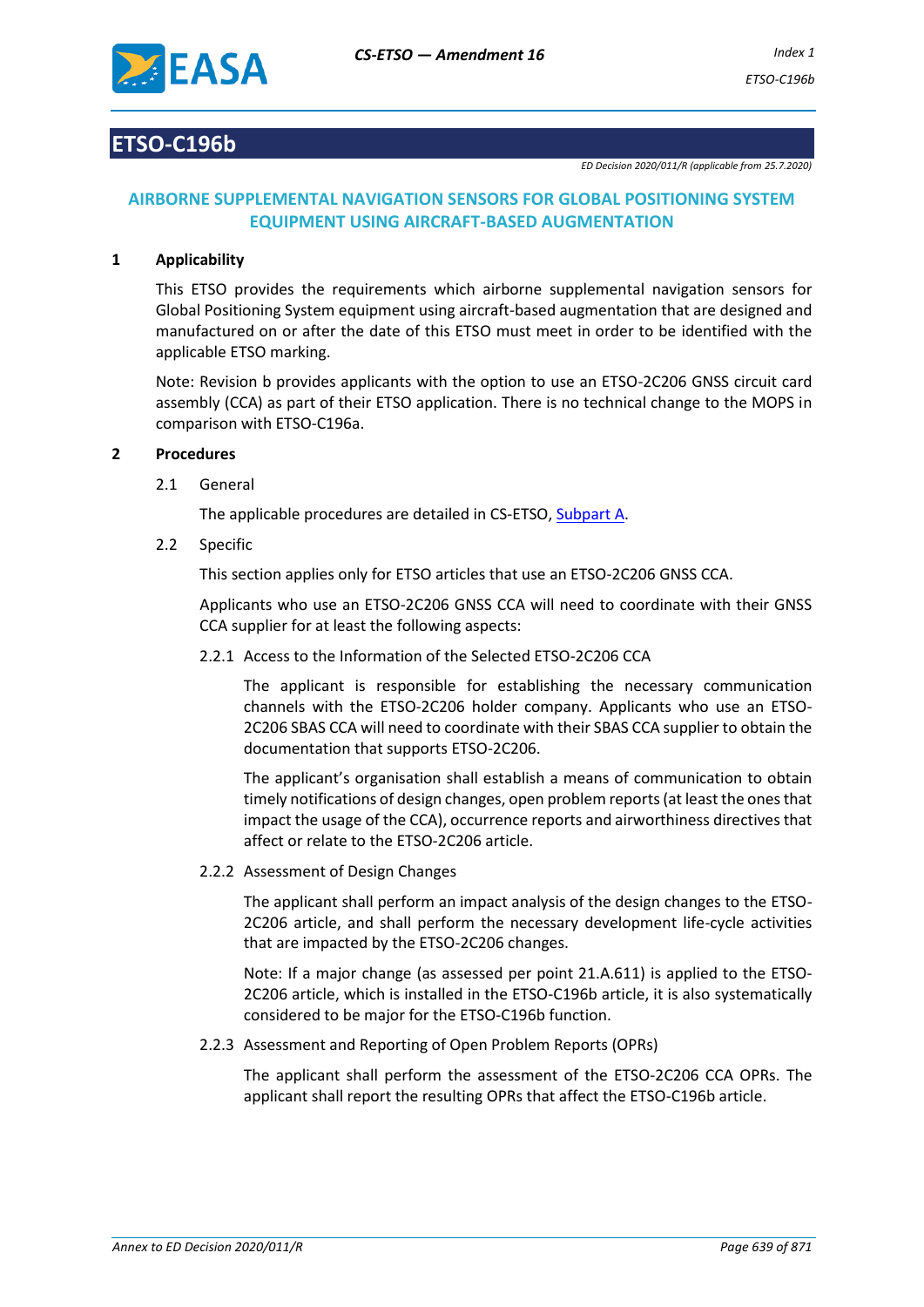

#### **3 Technical Conditions**

- 3.1 Basic
	- 3.1.1 Minimum Performance Standard

The applicable standards are those provided in the Radio Technical Commission for Aeronautics (RTCA) document DO-316, Minimum Operational Performance Standards (MOPS) for Global Positioning System/Aircraft Based Augmentation System Airborne Equipment, dated 14 April 2009, Section 2.

Use of an ETSO-2C206 GNSS CCA functional sensor

ETSO-196b applicants have the option to use an ETSO-2C206 GNSS CCA functional sensor. Applicants who choose to use an ETSO-2C206 GNSS CCA can take credit for certification compliance by virtue of the ETSO-2C206 ETSOA for:

- meeting the MPS Section 2.1 requirements;
- the development assurance of the hardware/software:
- the classification of the failure conditions:
- the MPS Section 2.3 performance testing (functional qualification), except that specified in Appendix 1 to this ETSO; and
- partial environmental testing performed on the ETSO-2C206 GNSS CCA.

After the integration of the ETSO-2C206 CCA in the ETSO-196b article, the applicant shall perform the testing described in Appendix 1. The applicant shall also complete the environmental qualification testing. The testing shall include the detailed functional test procedures delivered by the ETSO-2C206 GNSS CCA provider. This testing is required to address the paragraphs of this ETSO that are not covered by the items listed above.

Note: An end-use equipment manufacturer that uses an ETSO-2C206 SBAS CCA functional sensor assumes full responsibility for the design and the function under their ETSO-C196b authorisation.

3.1.2 Environmental Standard

See CS-ETSO, Subpart A, paragraph 2.1.

Test to EUROCAE ED-14( ) Sections 9 and 26 are considered to be optional. Tests to Sections 10, 11, 12, 13, and 14 are required only when the component is installed on the outside of the aircraft, such as the antenna.

3.1.3 Software

See CS-ETSO, Subpart A, paragraph 2.2.

Applicants who use ETSO-2C206 GNSS CCA functional sensors may use the ETSO 2C206 authorisation as substantiation for compliance with the software development assurance aspects of the CCA.

3.1.4 Airborne Electronic Hardware

See CS-ETSO, Subpart A, paragraph 2.3.

Applicants who use ETSO-2C206 GNSS CCA functional sensors may use the ETSO 2C206 authorisation as substantiation for compliance with the hardware development assurance aspects of the CCA.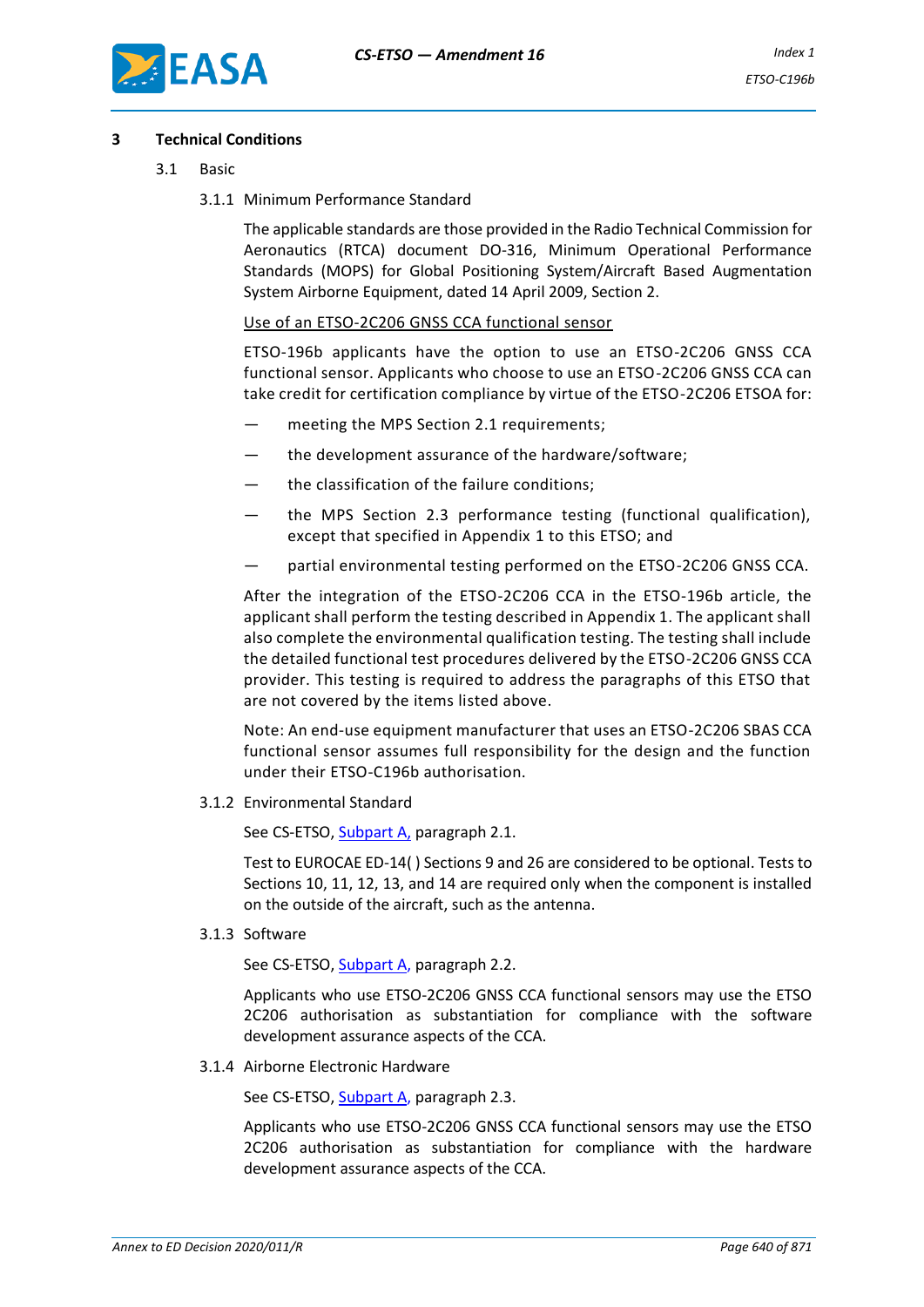

### 3.2 Specific

3.2.1 Failure Condition Classification

See CS-ETSO, Subpart A, paragraph 2.4.

A failure of the function defined in paragraph 3.1.1 of this ETSO has been determined to be a major failure condition for a malfunction of oceanic/remote, en route and terminal navigation and lateral navigation (LNAV) approaches.

A failure of the function defined in paragraph 3.1.1 of this ETSO has been determined to be a minor failure condition for a loss of navigation of oceanic/remote, en route and terminal navigation and lateral navigation (LNAV) approaches.

Note: These failure condition classifications are considered to be the minimum classifications. Guidance for the installation of navigation systems at the aircraft level (e.g. Certification Specifications and Acceptable Means of Compliance for Airborne Communications, Navigation and Surveillance (CS ACNS)) could require a different failure condition classification.

#### 3.2.2 Additional Specific

Barometric-aided Fault Detection and Exclusion (FDE). If the equipment uses barometric-aiding to enhance the availability of FDE, then the equipment must meet the requirements in RTCA document DO-316, Appendix G.

#### **4 Marking**

4.1 General

See CS-ETSO, Subpart A, paragraph 1.2.

4.2 Specific

None.

#### **5 Availability of Referenced Documents**

See CS-ETSO, Subpart A, paragraph 3.

[Amdt ETSO/7] [Amdt ETSO/16]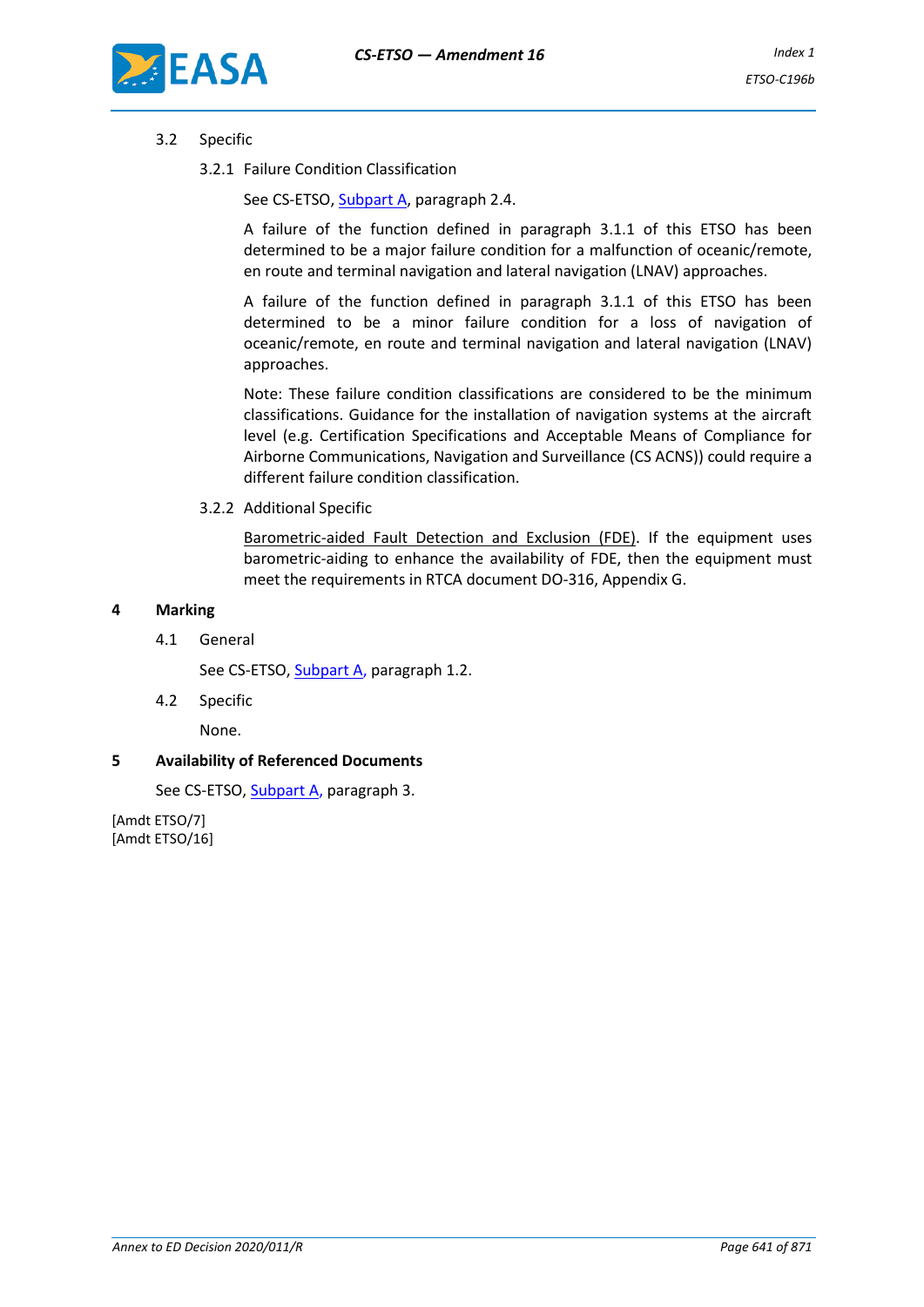

# **Appendix 1 to ETSO-C196b – End-Use Equipment Manufacturer Tests for GNSS CCA functional PVT Sensors Used for Navigation and Non-Navigation Applications**

*ED Decision 2020/011/R*

## 1. SCOPE

This Appendix describes the required supplementary equipment level testing, in addition to the environmental testing of RTCA document DO-316, Section 2.2, that the manufacturer of the end-use equipment is required to conduct in order to receive an ETSO-C196b authorisation if they use an ETSO-2C206 GNSS CCA functional sensor. These test procedures are intended to streamline and simplify the ETSO-C196b authorisation process for the manufacturer of the enduse equipment by allowing credit for the design and selected testing performed at the GNSS CCA functional sensor level. However, the manufacturer of the end-use equipment remains fully responsible for the design and control of the article per their ETSO-C196b authorisation.

#### 2. GENERAL PRINCIPLES

- (a) The testing methods for GPS equipment have been standardised by RTCA document DO-316, and these serve as the basis for ETSO-C196b. RTCA document DO-316 was written to cover equipment that can be installed on aircraft. Section 2.2 specifically addresses the issues of the environment in which the equipment operates, and provides the approved test methods to validate its performance in this environment. Section 2.2 represents the RTCA consensus in identifying which RTCA document DO-316 requirements are sensitive to environmental effects. These requirements are listed in Table 2-2, referenced in Section 2.2.1.
- (b) The determination that a MOPS requirement is susceptible to the environment does not depend on whether or not the implementation is a GNSS CCA within an ETSO-C196b article. Only the sensitivity to the environment is affected. This is the same concept as an equipment enclosure that is designed to protect against a benign environment compared with one that is designed for a severe environment; the identification of the susceptible requirements is the same.
- (c) Therefore, this Appendix uses Table 2-2 of RTCA document DO-316, Section 2.2.1, to identify the MOPS requirements that are susceptible to environmental conditions for a GNSS CCA functional sensor in the end-use equipment. The focus is on the change in environment seen by the GNSS CCA functional sensor as a result of its installation in the end-use equipment. For example, other components inside the end-use equipment may radiate RF energy that could interfere with the GPS functions; therefore, the ambient testing performed at the CCA level is not equivalent to the tests performed in the end-use equipment. This is the basis for defining the Section 2.3 performance tests that need to be repeated by the manufacturer of the end-use equipment.
- (d) Table 2-2, referenced in RTCA document DO-316, Section 2.2.1, is the prime source to determine the MOPS performance requirements that are susceptible to environmental conditions. Based on that table, the susceptible requirements can be grouped into two categories: those that are susceptible to most types of environmental conditions (described in Section 3) and those that are susceptible to only a few (described in Section 4).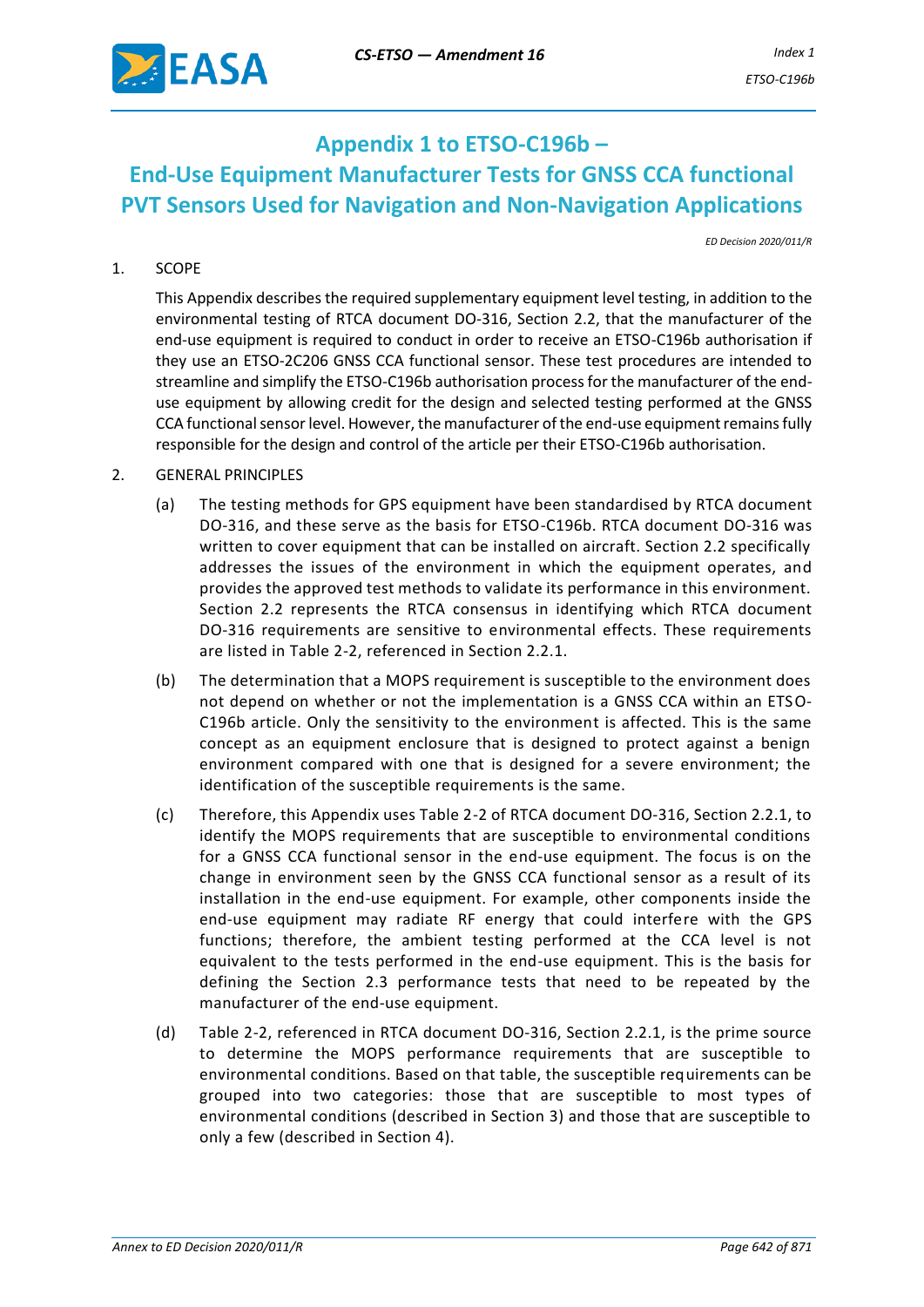

- 3. PERFORMANCE REQUIREMENTS THAT ARE SUSCEPTIBLE TO MOST ENVIRONMENTAL **CONDITIONS**
- 3.1. RTCA document DO-316: Accuracy, sensitivity and dynamic range

The RTCA document DO-316 requirements for accuracy (2.1.3.1) and for sensitivity and dynamic range (2.1.1.10) are sensitive to most environmental conditions. Section 3 identifies the testing that manufacturers of end-use equipment are required to repeat to demonstrate that the GNSS CCA functional sensor continues to meet the accuracy and dynamic range performance requirements after installation in the end-use equipment. All the tests shall be run under conditions in which the functions of the end-use equipment are fully enabled to create the worst-case environment.

- 3.2. RTCA document DO-316: Section 2.3.6 Accuracy Test
	- (a) The accuracy test described in Section 2.3.6 is actually a joint test that covers accuracy, sensitivity and dynamic range. This joint testing also applies under the environment as stated in Section 2.2.1.1.5, with the environmental adaptations as described in Section 2.2.1.1.1.
	- (b) The demonstration of accuracy is performed in accordance with Section 2.3.6 only for the test case with broadband external interference noise. This test must be repeated when the GNSS CCA functional sensor is installed in the end-use equipment, and it is sufficient to perform it using broadband interference.
		- (1) The environmental testing is limited to broadband interference, as it represents the worst-case signal-to-noise condition, which is the most sensitive to environmental effects. This applies equally to the environment for the GNSS CCA functional sensor that is created by the end-use equipment.
		- (2) Section 2.3.6 contains a measurement accuracy test in 2.3.6.1, with the simulator and interference conditions described in 2.3.6.2, and the detailed test procedure in 2.3.6.2.1. The Section 2.3.6 test must be run under the worstcase environment identified in Section 5 'Additional considerations for internal interference sources' below.
		- (3) Section 2.3.6.3 is a 24-hour actual satellite accuracy test. The Section 2.3.6.3 test exposes the equipment to a variety of signal conditions and dataprocessing conditions over varying satellite geometries that will increase the confidence that no unforeseen interactions between the components within the end-use equipment and the GNSS CCA functional sensor will go undetected.
		- (c) The test threshold is relaxed from 110 % to 125 %, as specified in Table 2-6 of the Section 2.3.6.2.1 test procedure, to shorten the duration of the test. However, the Section 2.3.6 testing for the GNSS CCA functional sensor in the end-use equipment shall be under the ambient conditions per Section 2.3 with the 110-% test pass threshold for maximum test sensitivity.
		- (d) Only the broadband external interference noise test case using the minimum satellite power will be executed in most cases to shorten the duration of the test. The testing of Sections 2.3.6.1 and 2.3.6.2 will be repeated for both the minimum and the maximum satellite power only for the worst-case environment.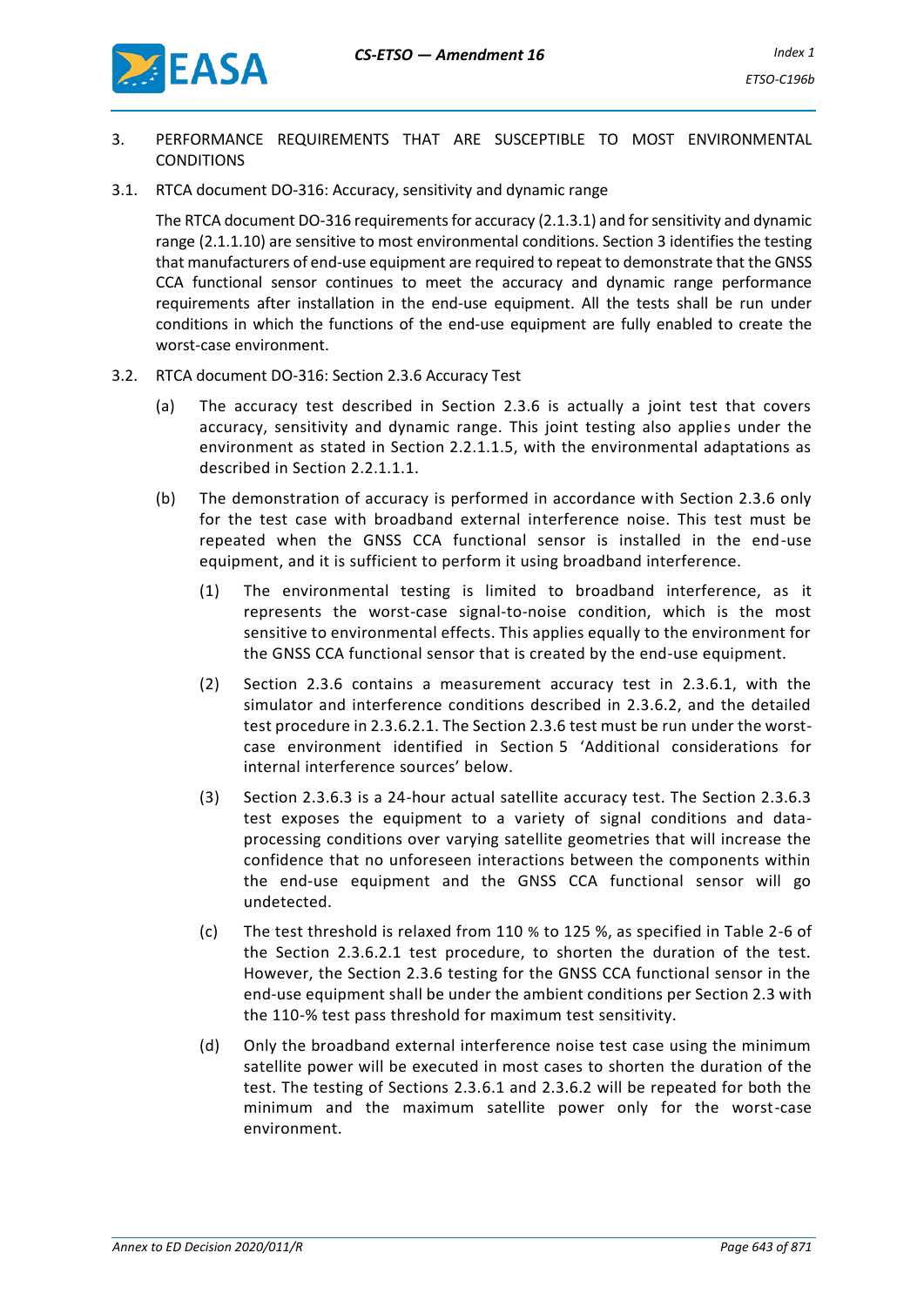

- 4. PERFORMANCE REQUIREMENTS THAT ARE PARTIALLY SUSCEPTIBLE TO ENVIRONMENTAL **CONDITIONS** 
	- (a) Table 2-2 in RTCA document DO-316 indicates that the acquisition time (2.1.1.7) and the reacquisition time (2.1.1.9) requirements are sensitive to four environmental conditions: icing, lightning-induced transient susceptibility, lightning direct effects, and normal/abnormal operating conditions. The requirements for loss of navigation (2.1.1.11.2) and loss of integrity (2.1.1.11.1) are sensitive to low and high operating temperatures.

Note: RTCA document DO-316 Table 2-2 contains a typo that erroneously numbers the loss of navigation and loss of integrity requirements as 2.1.1.13.2 and 2.1.1.13.1.

- (b) The lightning-induced transient susceptibility, lightning direct effects, or icing environmental conditions are not pertinent to the environment that is created by the end-use equipment relative to the GNSS CCA functional sensor. However, the manufacturer of the end-use equipment remains responsible for meeting the overall environmental qualification at the end-use equipment level.
- (c) Loss of navigation and loss of integrity indications are limited to temperature testing and the information in RTCA document DO-316, Sections 2.2.1.1.2 and 2.2.1.1.3, is appropriate. The purpose is to ensure that the interface that is used to indicate the loss of navigation or integrity is functional under the environmental conditions that are present after the GNSS CCA functional sensor is installed in the end-use equipment. Sections 2.2.1.1.2 and 2.2.1.1.3 indicate that any source that generates the indication can be used, since it is the interface and not the detection mechanism that is verified. The temperature testing performed at the end-use equipment level is the worst-case scenario. It is not necessary to repeat the GNSS CCA level test at room temperature in the end-use equipment since the environmental qualification adequately addresses the testing for these requirements.
- (d) EUROCAE ED-14 Section 16 relates to aircraft power supplies (refer to ETSO Section 3.1.2 for the environmental qualification requirements). Sections 16.5.1.2 and 16.6.1.2 are for normal/abnormal operating conditions. Given the potential susceptibility of the GNSS CCA functional sensor to power supply noise, it is prudent to repeat the tests at the end-use equipment level on this basis. Table 2-2, referenced in RTCA document DO-316, Section 2.2.1, does not guarantee the execution of specific acquisition testing.
- (e) Sections 4.1 and 4.2 identify the testing that manufacturers of end-use equipment are required to repeat to demonstrate that the GNSS CCA functional sensor continues to meet the acquisition time and reacquisition time performance requirements relative to the normal/abnormal operating conditions after installation in the end-use equipment. All the tests shall be run under conditions in which the functions of the end-use equipment are fully enabled to create the worstcase environment.
- 4.1. RTCA DO-316: Section 2.3.3 Initial Acquisition Test Procedures

The information in RTCA document DO-316, Section 2.2.1.1.4, on the initial acquisition test in Section 2.3.3, applies. The manufacturer of the end-use equipment shall repeat the initial acquisition testing described in RTCA document DO-316, Section 2.3.3.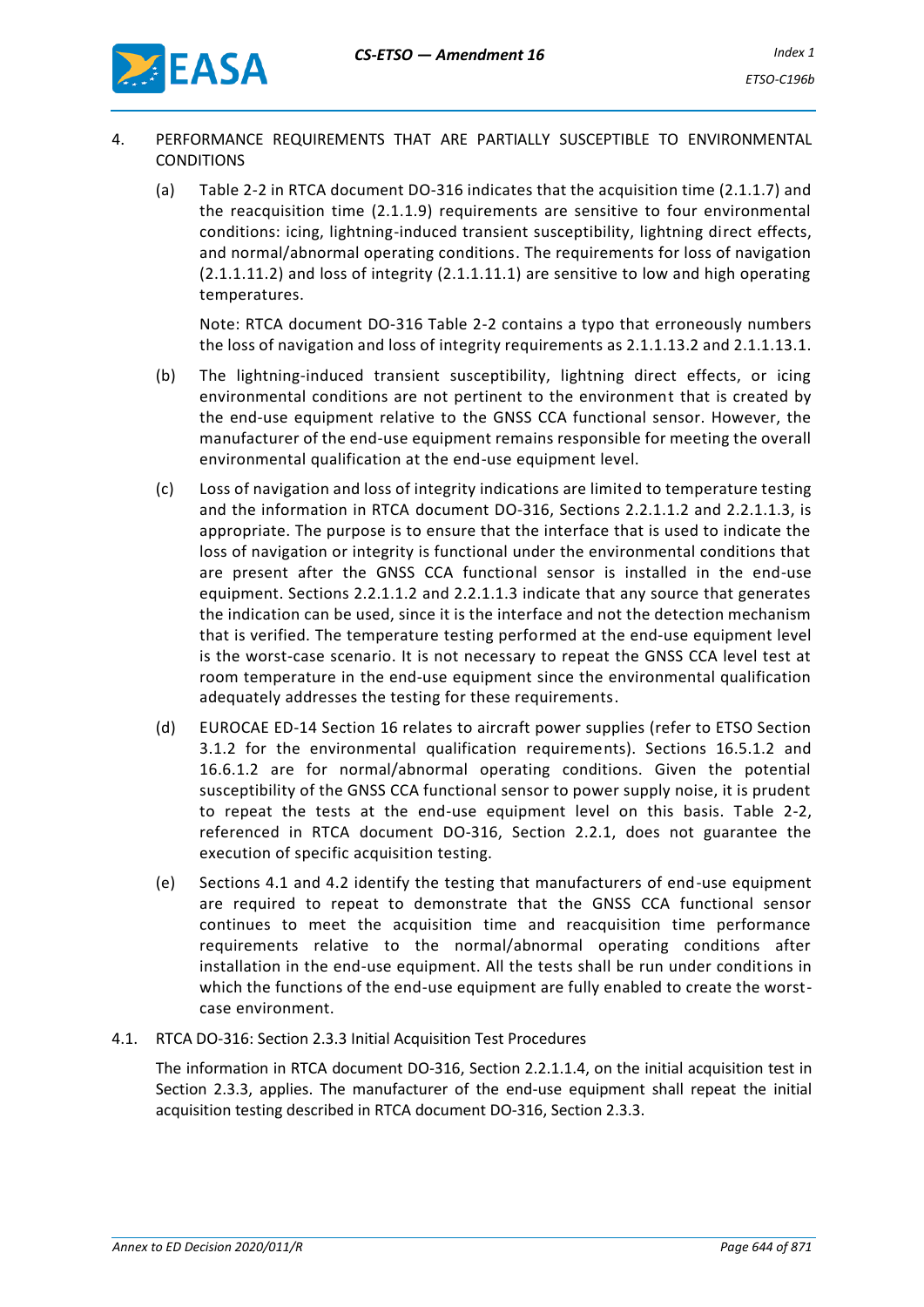

4.2. RTCA document DO-316: Section 2.3.4 Satellite Reacquisition Time Test

The manufacturer of the end-use equipment is required to repeat the satellite reacquisition time testing in RTCA document DO-316, Section 2.3.4.

- 5. ADDITIONAL CONSIDERATIONS FOR INTERNAL INTERFERENCE SOURCES
	- (a) Installing a GNSS CCA functional sensor into end-use equipment that also includes other functions requires a careful evaluation of the potential internally radiated and conducted interference. The manufacturer of the end-use equipment must evaluate each operating mode to determine whether the mode changes the environment for the installed GNSS CCA functional sensor. If there is only one environment or there is clearly one worst-case environment, then the accuracy and message loss rate testing in Section 3 can be run in that operating mode only. For example, if the enduse equipment includes an RF transmitter that radiates at one frequency, one could reasonably argue that setting the transmitter at full power with maximum data throughput would generate a clear worst-case environment in which to run all the testing.
	- (b) In the case of multiple environments, the accuracy and message loss rate tests can either be run under each environment, or the methodology in RTCA document DO-316, Section 2.2.1.2.3, can be used to run an aggregate with approximately equal time in each mode. The methodology in Section 2.2.1.2.3 must be used to identify the modes of greatest susceptibility under which the combined accuracy and message loss rate tests are repeated in addition to the aggregate test. For example, the 2.2.1.2.3 methodology is appropriate for end-use equipment that contains a high-power transmitter that operates on a large number of frequencies such that it is impractical to run a test at each frequency. This is analogous to the large number of frequencies that need to be tested during the EUROCAE ED-14 Section 19 testing on induced signal susceptibility and the Section 20 testing on radio frequency susceptibility, and this is the reason why the Section 2.2.1.2.3 methodology was developed.
	- (c) It is sufficient to identify one worst-case environment when performing acquisition and 24-hour accuracy testing.
- 6. SUMMARY
	- (a) The manufacturer of end-use equipment that incorporates a GNSS CCA functional sensor is required to repeat the following RTCA document DO-316 Section 2.3 testing under ambient conditions (see paragraph 5) after installing the GNSS CCA functional sensor in the end-use equipment:
		- The Section 2.3.6 accuracy test adapted per Section 2.2.1.1.1, except that the 110 % test pass threshold is used.

Note: Refer to Section 5 'Additional considerations for internal interference sources' of this Appendix, which could affect the test methodology.

- The Section 2.3.3 initial acquisition test.
- The Section 2.3.4 satellite reacquisition time test.
- (b) The manufacturer of the end-use equipment remains responsible for completing a full environmental qualification evaluation (see ETSO Section 3.1.2) at the end-use equipment level. The manufacturer of the end-use equipment that incorporates a GNSS CCA functional sensor is required to repeat the Loss of Navigation and Loss of